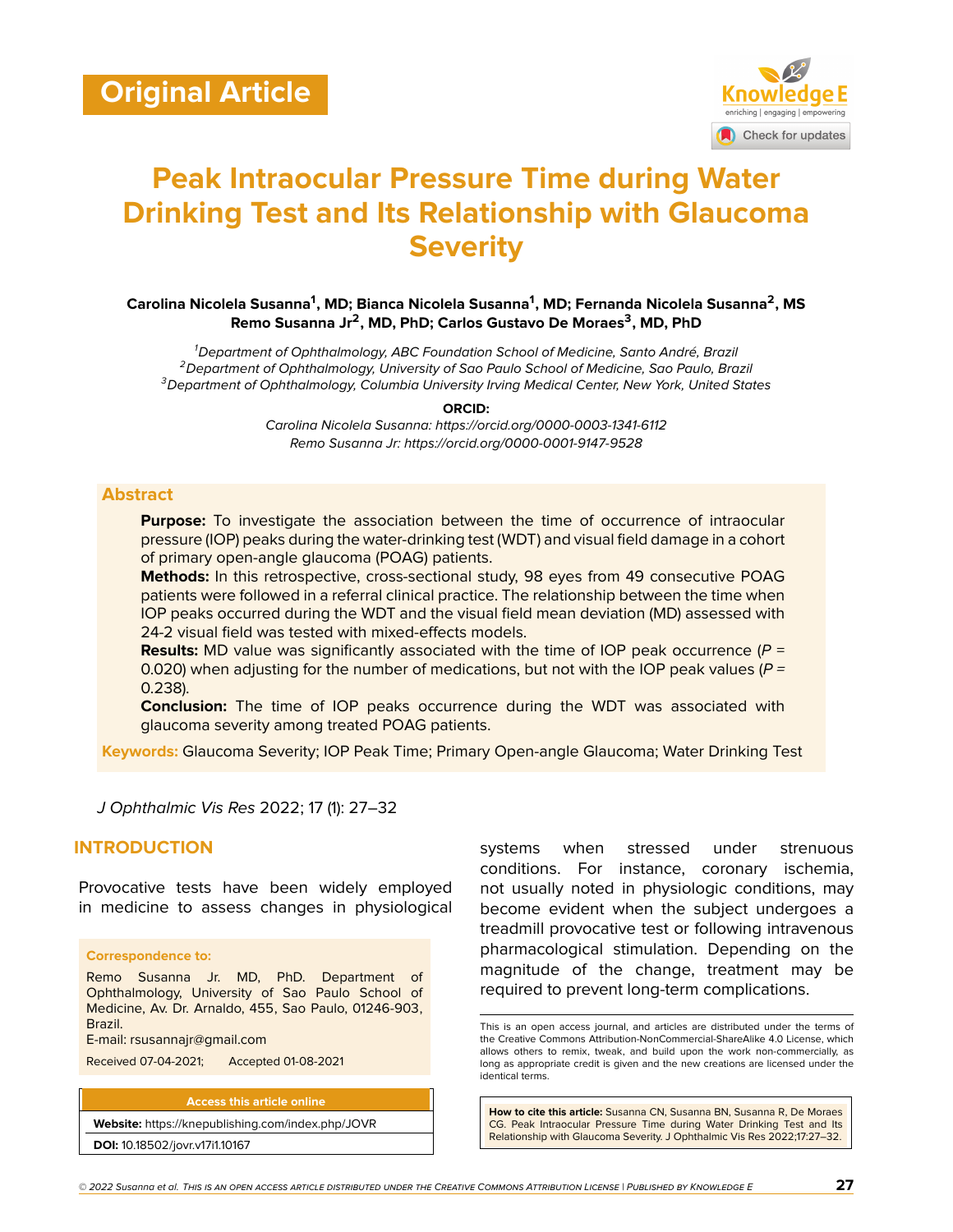Similarly, the water-drinking test (WDT) is a stress test used to assess intraocular pressure (IOP) behavior and indirectly evaluate the outflow facility of the eye.<sup>[[1](#page-4-0)]</sup> Glaucoma progression in patients whose IOP is apparently well-controlled during clinic visits maintain a challenge. A satisfactory correlation between clinic-based IOP measurements and mean circadian IOP have been shown, even though not predictive of the peak IOP.<sup>[[2](#page-4-1)]</sup> In fact, more than 70% of IOP peaks occur at night or in the early morning hours.<sup>[[3](#page-4-2)-[6](#page-4-3)]</sup> However, monitoring IOP 24 hr is not practical in routine glaucoma practice. Diurnal tension curves (DTC) misses IOP peaks occurring overnight.<sup>[\[7](#page-4-4)]</sup> The WDT is a reliable and feasible means to estimate peak IOP.

While many glaucomatous eyes may have seemingly controlled IOP during office hours or usual steady-state conditions, IOP peaks triggered by this test may reveal pressure measurements inconsistent with controlled disease and which could yield to disease progression in the long run. In fact, the peak IOP elicited during the WDT has been shown to correlate with the IOP peak that occurs during the day<sup>[\[8–](#page-4-5)[12](#page-4-6)]</sup> and is highly reproducible.[[9](#page-4-7), [13,](#page-4-8) [14](#page-5-0)] More importantly, it has been shown to be associated with the risk of visual field (VF) progression of glaucoma and disease severity.<sup>[\[15](#page-5-1)–[18\]](#page-5-2)</sup> Recently, it has also been suggested that the WDT could be used to evaluate retinal ganglion cell function and hence have potential application for risk assessment.<sup>[\[18](#page-5-2)]</sup> In addition, the WDT is an indicator of treatment efficacy, assessing the effect of hypotensive drugs as well as surgeries. $[9, 19-22]$  $[9, 19-22]$  $[9, 19-22]$  $[9, 19-22]$ 

The mechanism of IOP elevation remains unclear, but there are some postulates, such as limited outflow facility, increased episcleral venous pressure (EVP), increased IOP mediated by the autonomic nervous system, and choroidal expansion.<sup>[\[23](#page-5-5)-[25\]](#page-5-6)</sup> Eyes with lower outflow facility should experience higher IOP peaks after ingestion of water than eyes with normal outflow function, thus being a surrogate measure of the outflow system of the eye and its ability to respond to transient IOP elevation.<sup>[[26\]](#page-5-7)</sup> The time interval in which peak IOP occurs after the ingestion of water can also be related to the ability of the drainage system to maintain IOP homeostasis. Eyes with worse outflow facility may experience continued IOP rise during the WDT, and as so, later IOP peaks than eyes with better outflow facility.

This study aims to investigate the association between severity of glaucomatous VF loss, the magnitude, and the time of IOP peaks during the WDT in a group of treated primary open-angle glaucoma (POAG) patients.

# **METHODS**

This retrospective, cross-sectional study included 98 eyes from 49 consecutive POAG patients followed in a referral glaucoma center. The study protocol adhered to the tenets of the Declaration of Helsinki<sup>[[27](#page-5-8)]</sup> and was approved by the committee of ethics. Informed consent for the research was obtained from all the patients. Consecutive patients that met the inclusion and exclusion criteria were selected for the present study.

A review of medical history, IOP measurement with Goldmann applanation tonometry, best-corrected visual acuity, and slit-lamp biomicroscopy was performed in these patients. Patients were included if they had a glaucomatous appearing optic disc during disc photograph evaluation defined by a senior glaucoma specialist associated with glaucomatous VF loss on 24- 2 standard automated perimetry. VF loss was defined according to the modified Anderson's criteria. These results were confirmed on at least two consecutive examinations.

Included eyes had a best-corrected visual acuity of at least 20/40, spherical refraction better than ±5.00 diopters, and cylinder correction within 3.00 diopters. We excluded participants with nonglaucomatous optic neuropathy, closed or narrow angle assessed by gonioscopic examination, retinal disease, secondary glaucoma, or any other abnormality that could interfere with VF testing. None of the patients had undergone trabeculectomy or laser trabeculoplasty and none had cataract surgery within the last six months before enrollment.

The water-drinking test (WDT) consists of one baseline IOP measurement, followed by ingestion of 800 mL of water in 5 min and three more IOP measurements taken at 15-min intervals.[[28\]](#page-5-9) All participants were required to stop liquid ingestion 2 hr before the test. Intraocular pressure measurements were performed with a Goldmann applanation tonometer (Haag-Streit, GmbH, Switzerland). The maximum value of the three measurements was considered as the IOP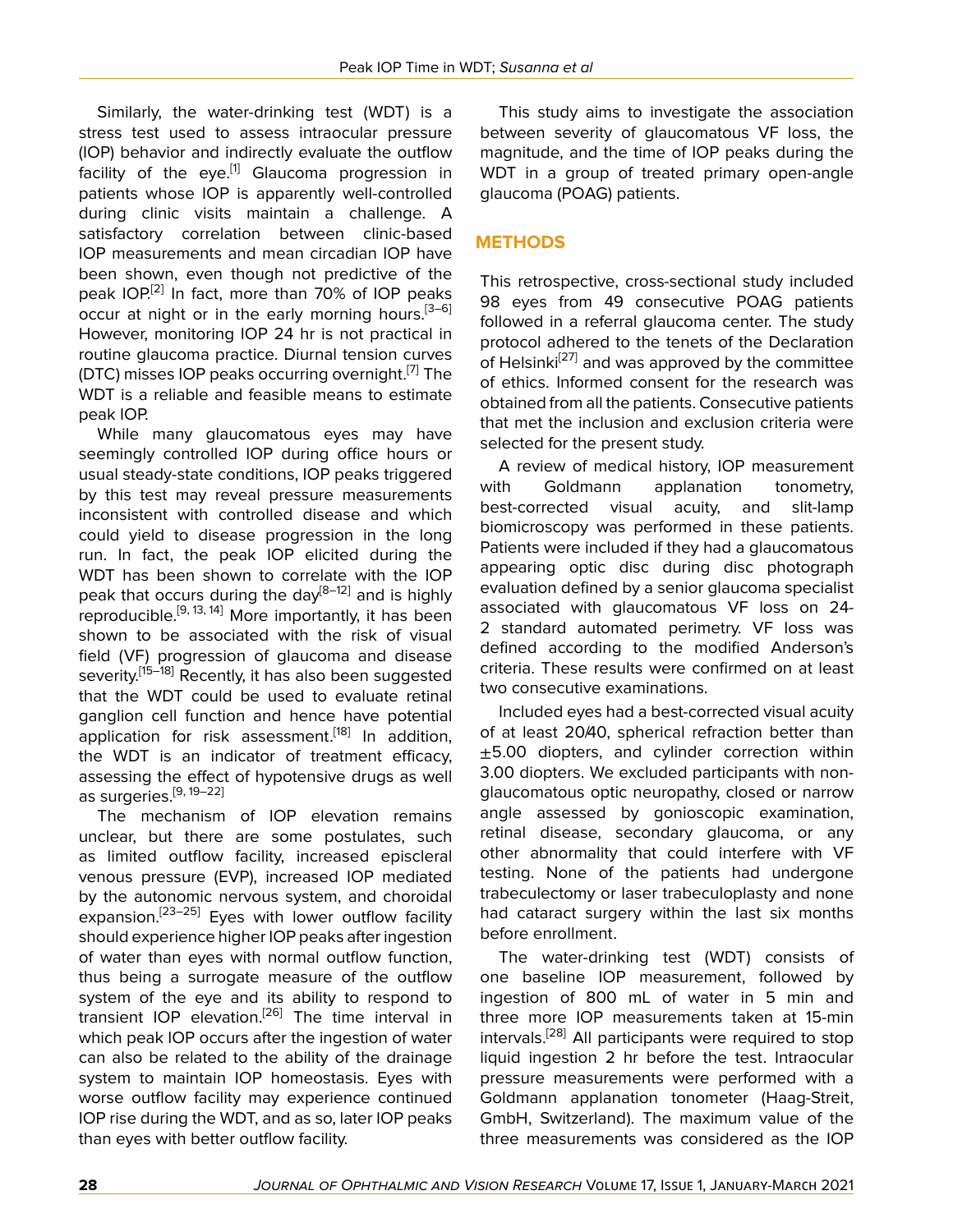**Table 1.** Baseline characteristics

| <b>Variables</b>             | <b>Data</b>                                      |  |
|------------------------------|--------------------------------------------------|--|
| <b>Number of eyes</b>        | 98                                               |  |
| Age                          | 60 $\pm$ 12 (range: 33–95)                       |  |
| Race Caucasian Asian         | 88% 12%                                          |  |
| <b>Sex Female Male</b>       | 54% 46%                                          |  |
| <b>Number of medications</b> | of $2 \pm 1$ (range: 0-5)                        |  |
| Latanoprost use              | 76 (77.5%)                                       |  |
| <b>Mean baseline MD</b>      | $-8.23 \pm 7.94$ dB (range: $-31.19$ to 2.38 dB) |  |
| <b>Mean baseline IOP</b>     | 14 $\pm$ 3 mmHg (range: 8 to 22 mmHg)            |  |
| <b>Mean peak IOP</b>         | 18 $\pm$ 4 mmHg (range: 10 to 30 mmHg)           |  |

<sup>∗</sup>Presented mean ± standard deviation, calculated using summary statistics. MD, mean deviation; IOP, intraocular pressure

**Table 2.** Distribution of number of eyes, mean MD, and mean IOP peak value of eyes according to the time of IOP peak in the WDT

| <b>Number of eyes</b> | <b>MD</b> value $(dB)^T$ | <b>IOP peak (mmHg)</b> <sup>†</sup> |
|-----------------------|--------------------------|-------------------------------------|
| 20 (20.4%)            | $-4.36 \pm 5.51$         | $17 \pm 4$                          |
| 42 (42.9%)            | $-9.35 \pm 7.98$         | $19 \pm 3$                          |
| 36 (36.7%)            | $-9.13 + 8.56$           | $19 \pm 5$                          |
|                       |                          |                                     |

†Presented as mean ± standard deviation, calculated using summary statistics. MD, mean deviation; IOP, intraocular pressure; WDT, water-drinking test.

peak during the WDT.<sup>[[9](#page-4-7)]</sup> The time of the peak was defined as the time when the maximum IOP was measured. To minimize the effect of the IOP circadian rhythm, all WDT were performed between 4:00 PM and 5:00 PM.

Standard achromatic perimetry was performed with the Humphrey VF Analyzer (24-2 SITA-Standard; Carl Zeiss Meditec Inc., Dublin, CA). All patients underwent VF testing and reliable exams (<20% fixation losses, <33% false-positive and false-negative rates) were analyzed. Visual field tests and WDT were performed up to four months apart.

# **Statistical Analyses**

Statistical comparisons were performed between patients with mixed-effects models, which considers the correlation between both eyes of the same patient.

Statistical analysis was performed using Stata Version 14 (StataCorp LP, College Station, TX). Statistical significance was reached at *P* < 5%.

# **RESULTS**

Ninety-eight eyes from 49 POAG patients were analyzed. The mean age of patients was 60  $\pm$  12 years (range, 33–95) and 54% were women. Patients were on a mean of 2  $\pm$  1 (range, 0–5) IOP lowering medications. The mean of mean deviation values (MD) was  $-8.23 \pm 7.94$  dB (range,  $-31.19$  to 2.38 dB). Baseline characteristics are described in Table 1.

Table 2 depicts the distribution of the number of eyes, mean MD values (dB), and mean IOP peak according to the time point of the WDT in which the IOP peak occurred. The mean IOP peak and the mean MD values (17  $\pm$  4 mmHg and 4.36  $\pm$  5.51 dB, respectively) were lower at 15 min compared to 30 min (19  $\pm$  3 mmHg and  $-9.35 \pm 7.98$  dB) and 45 min (19  $\pm$  5 mmHg and -9.13  $\pm$  8.56 dB) in the WDT.

The box plot of the distribution of MD value in each time IOP peak occurrence (Figure 1) shows lower MD values in the later time points (30 and 45 min) compared to 15 min.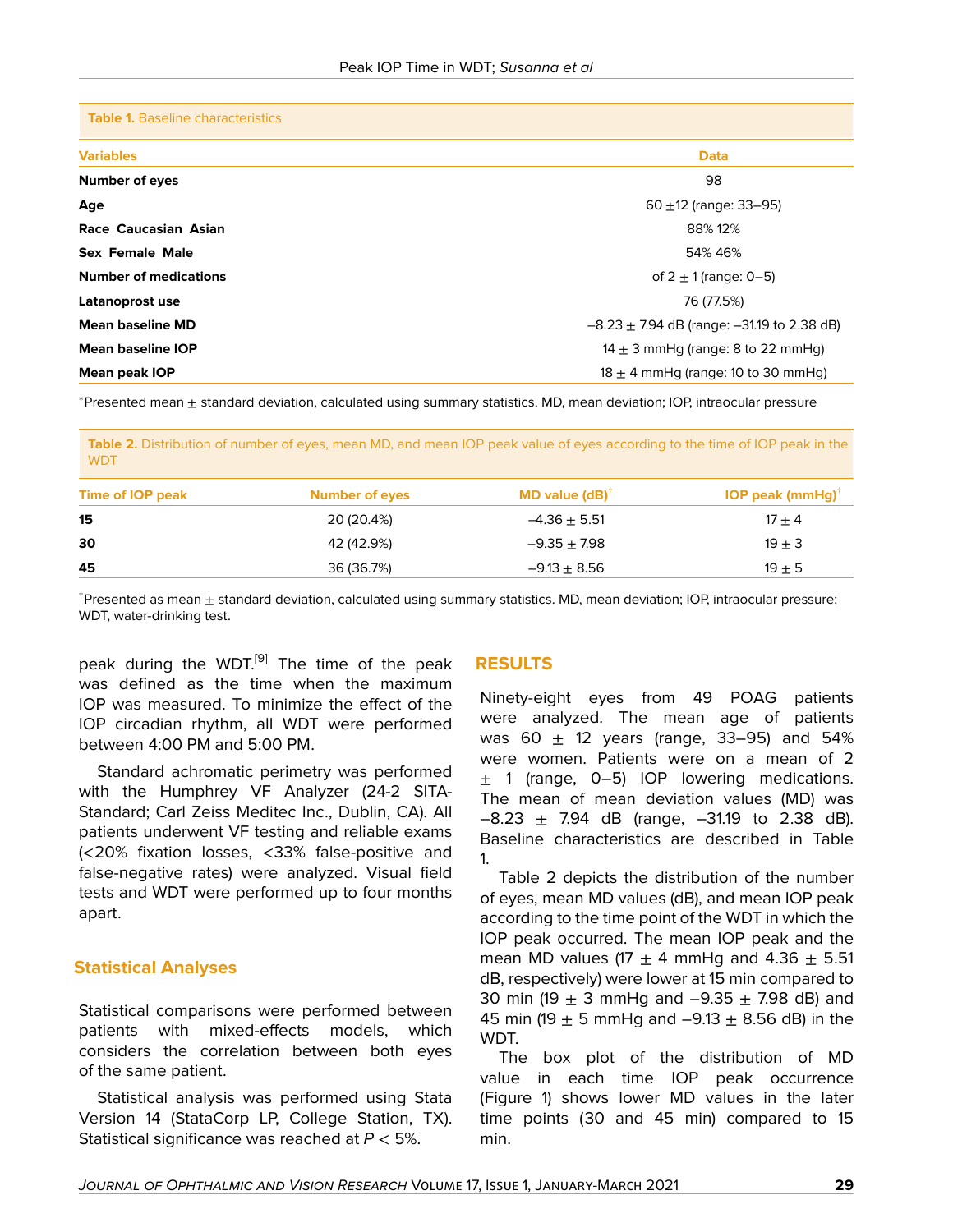**Table 3.** Results of the mixed model evaluating the association between the MD and time of IOP peak, IOP peak value, and number of medications.

| <b>Parameter</b>      | <b>Coefficient</b> | 95% CI               | <b>P-value</b> |
|-----------------------|--------------------|----------------------|----------------|
| Time of IOP peak      | $-0.155$           | $-0.284$ to $-0.025$ | 0.020          |
| Peak value            | $-0.237$           | $-0.630$ to 0.156    | 0.238          |
| Number of medications | $-1.137$           | $-2.899$ to 0.625    | 0.206          |
| Constant              | 3.859              | $-4.691$ to 12.411   | 0.376          |

†Calculated using mixed effect model. CI, confidence interval



**Figure 1.** Distribution of mean deviation value at each time point of the WDT. †Boxplot depicting the MD distribution. MD, mean deviation; IOP, intraocular pressure; WDT, water-drinking test; min, minutes.

Separate multivariable models showed a statistically significant relationship between the time of IOP peak and MD values  $(P = 0.010)$ adjusting for number of medications. However, peak value was not associated with MD values when adjusting for number of medications (*P* = 0.117).

The results of the mixed-effect model relating MD values to the time of IOP peak, IOP peak value, and number of medications together are presented in Table 3. Eyes with more damage in VFs had later IOP peaks during WDT ( $P = 0.020$ ). Neither number of medications nor IOP peak value were significantly related to MD values (*P =* 0.238 and *P* = 0.206, respectively).

#### **DISCUSSION**

Intraocular pressure peak is a key risk factor for glaucoma progression.<sup>[[29](#page-5-10)[–31](#page-5-11)]</sup> To better investigate other parameters obtained from the WDT, we tested whether the IOP peak time was related to the level of glaucomatous functional damage, which might reflect the eye's outflow system status of a given eye. Therefore, it is expected that in eyes with worse outflow facility, IOP elevation may remain rising for longer time, leading to later IOP peaks during the WDT.

Razeghinejad et al<sup>[[32\]](#page-5-12)</sup> investigated the effect of WDT after tube shunt surgery and trabeculectomy and showed that 30 min after the WDT, IOP in the trabeculectomy group initiated to decline, whereas for the tube shunt group it remained increasing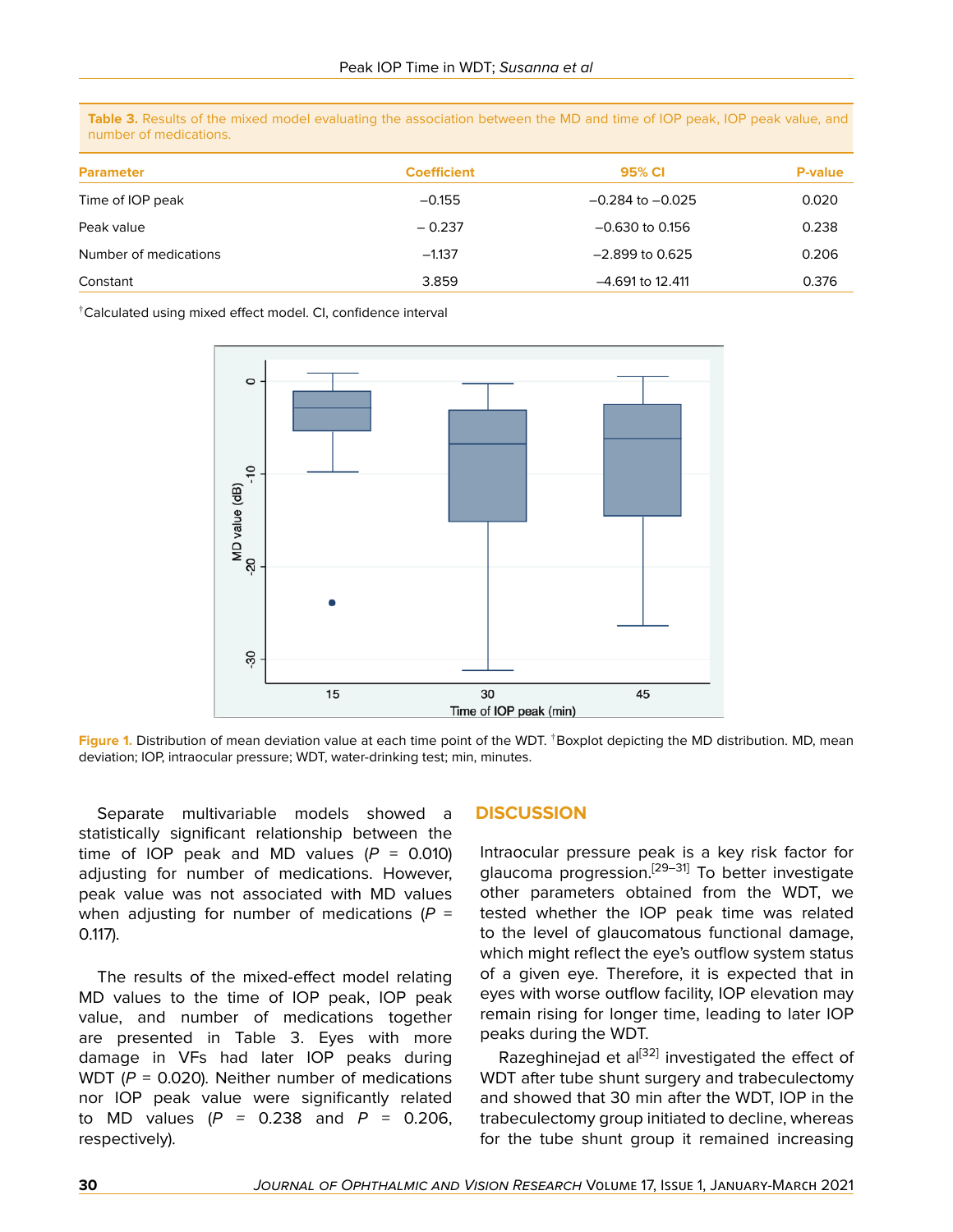up to 60 min, which might have implications on tubes' efficacy in advanced glaucoma patients. Additionally, Waisbourd et al<sup>[\[22](#page-5-4)]</sup> investigated the effect of the WDT on the IOP of patients with angle-closure glaucoma and demonstrated that after peripheral iridotomy was performed, patients had a more pronounced IOP recovery, probably due to an increased trabecular meshwork area exposure following treatment. This corroborates the reasoning that eyes with impaired outflow have different time responses during the WDT.

We found that the time during WDT of IOP peaks' occurrence was associated with glaucoma severity in a population with treated POAG. Specifically, eyes with more severe disease had a later IOP peak than eyes with less severe disease (*P* = 0.020). In other words, eyes with later IOP peaks experienced continued IOP rise during the WDT until the maximum IOP was reached (IOP peak) and as so, a longer period of IOP elevation than eyes with earlier IOP peaks, possibly reflecting a better ability of these eyes to handle transient IOP elevation.

Accordantly, De Moraes et al<sup>[\[33](#page-5-13)]</sup> showed that the number of long peaks assessed with contact lens sensor (CLS) was the best predictors of faster progression in treated glaucoma patients.<sup>[\[33\]](#page-5-13)</sup>

In contrast with results found by other authors,<sup>[[15](#page-5-1)–[17](#page-5-14)]</sup> there was no association between peak IOP value and MD  $(P = 0.238)$  in our study. Probably because patients were under treatment based on physician's discretion, which was adjusted to reduce IOP peaks elicited by the WDT. Therefore, patients showing more advanced glaucoma were likely prone to receive aggressive therapy in both eyes to achieve lower target IOP peaks.

One limitation is that this was a retrospective study. In order to reduce selection bias, we consecutively selected patients from a cohort in which all patients had routinely been submitted to the WDT.

Further prospective studies evaluating these WDT parameters, preferably with patients free of topical treatment, should be done to better understand the relationship between the peak time and VF defect.

In conclusion, this study demonstrated that the time of occurrence of IOP peak measured with the WDT was associated with glaucoma severity and might be an additional tool to evaluate glaucomatous patients.

# **Financial Support and Sponsorship**

Nil.

# **Conflicts of Interest**

There are no conflicts of interest.

## *REFERENCES*

- <span id="page-4-0"></span>1. Kronfeld C. Water drinking and outflow facility. *Invest Ophthalmol* 1975;14:49–52.
- <span id="page-4-1"></span>2. Nakakura S, Nomura Y, Ataka S, Shiraki K. Relation between office intraocular pressure and 24-hour intraocular pressure in patients with primary openangle glaucoma treated with a combination of topical antiglaucoma eye drops. *J Glaucoma* 2007;16:201–204.
- <span id="page-4-2"></span>3. Barkana Y, Anis S, Liebmann J, Tello C, Ritch R. Clinical utility of intraocular pressure monitoring outside of normal office hours in patients with glaucoma. *Arch Ophthalmol* 2006;124:793–797.
- 4. Liu JHK, Zhang X, Kripke DF, Weinreb RN. Twentyfour-hour intraocular pressure pattern associated with early glaucomatous changes. *Invest Opthalmol Vis Sci* 2003;44:1586.
- 5. Liu JHK, Kripke DF, Hoffman RE, Twa MD, Loving RT, Rex KM, et al. Nocturnal elevation of intraocular pressure in young adults. *Invest Ophthalmol Vis Sci* 1998;39:2707– 2712.
- <span id="page-4-3"></span>6. Liu JHK, Kripke DF, Twa MD, Hoffman RE, Mansberger SL, Rex KM, et al. Twenty-four-hour pattern of intraocular pressure in the aging population. *Invest Ophthalmol Vis Sci* 1999;40:2912–2917.
- <span id="page-4-4"></span>7. Goldberg I, Clement CI. The water drinking test. *Am J Ophthalmol* 2010;150:447–449.
- <span id="page-4-5"></span>8. Kumar RS, De Guzman MHP, Ong PY, Goldberg I. Does peak intraocular pressure measured by water drinking test reflect peak circadian levels? A pilot study. *Clin Exp Ophthalmol* 2008;36:312–315.
- <span id="page-4-7"></span>9. Susanna R, Clement C, Goldberg I, Hatanaka M. Applications of the water drinking test in glaucoma management. *Clin Exp Ophthalmol* 2017;45:625–631.
- 10. Olatunji O, Olawoye O, Ajayi BGK. Correlation and agreement between water drinking test and modified diurnal tension curve in untreated glaucoma patients in Nigeria. *J Glaucoma* 2020;29:498–503.
- 11. V De Moraes CG, Furlanetto RL, Reis ASC, Vegini F, Cavalcanti NF, Susanna R Jr. Agreement between stress intraocular pressure and long-term intraocular pressure measurements in primary open-angle glaucoma. *Clin Exp Ophthalmol* 2009;37:270–274.
- <span id="page-4-6"></span>12. Vasconcelos-Moraes CG, Susanna R. Correlation between the water drinking test and modified diurnal tension curve in untreated glaucomatous eyes. *Clinics* 2008;63:433– 436.
- <span id="page-4-8"></span>13. Hatanaka M, Alencar LM, De Moraes CG, Susanna R. Reproducibility of intraocular pressure peak and fluctuation of the water-drinking test. *Clin Exp Ophthalmol* 2013;41:355–359.